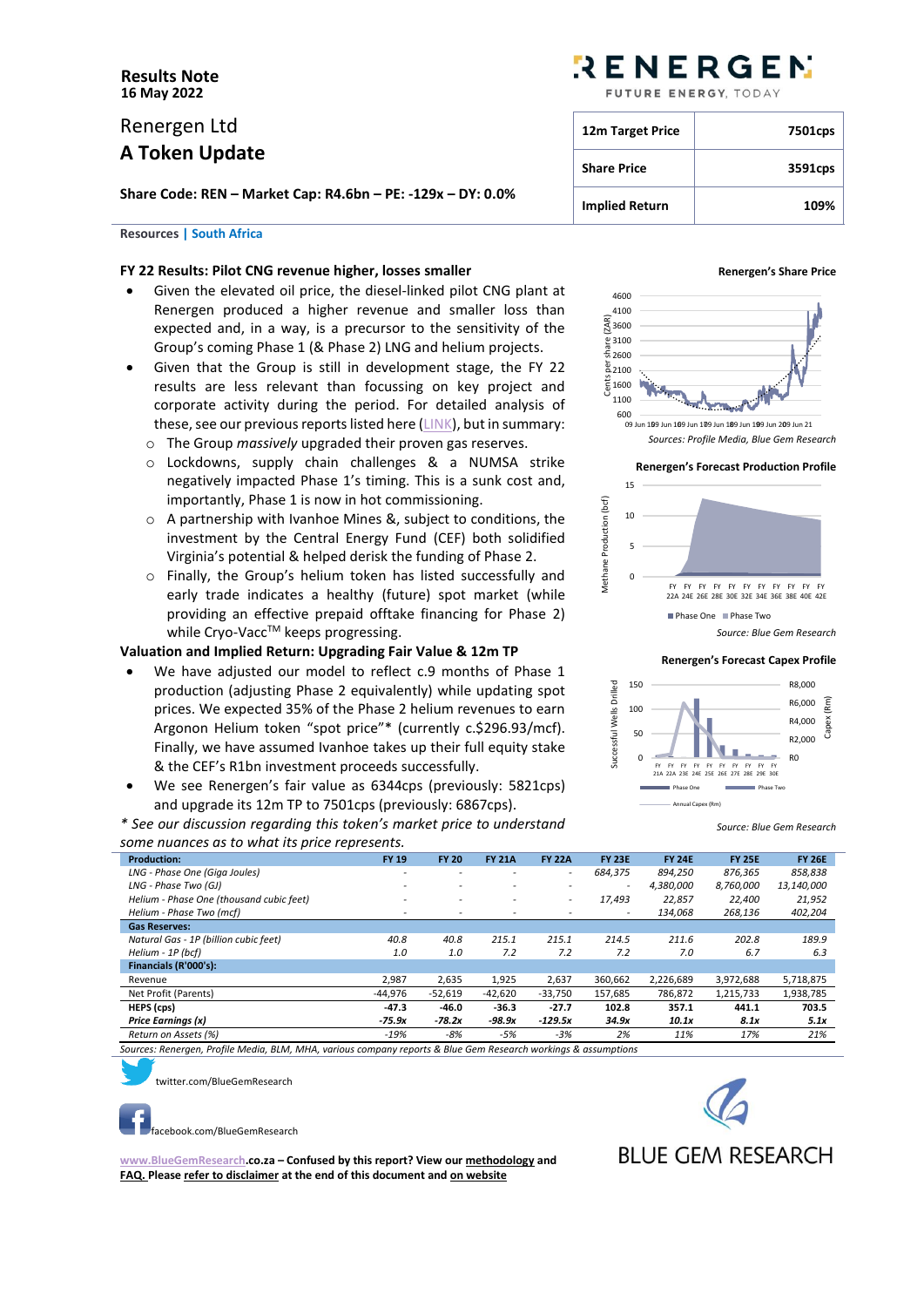

| <b>Summary &amp; Forecast:</b>              | <b>FY 19</b> | <b>FY 20</b> | <b>FY 21A</b> | <b>FY 22A</b>  | <b>FY 23E</b> | <b>FY 24E</b> | <b>FY 25E</b> | <b>FY 26E</b> |
|---------------------------------------------|--------------|--------------|---------------|----------------|---------------|---------------|---------------|---------------|
| <b>Production:</b>                          |              |              |               |                |               |               |               |               |
| LNG - Phase One (Giga Joules)               |              |              |               | $\overline{a}$ | 684,375       | 894,250       | 876,365       | 858,838       |
| LNG - Phase Two (GJ)                        |              |              |               |                |               | 4,380,000     | 8,760,000     | 13,140,000    |
| Helium - Phase One (thousand cubic<br>feet) |              |              |               | $\overline{a}$ | 17,493        | 22,857        | 22,400        | 21,952        |
| Helium - Phase Two (mcf)                    |              |              |               |                |               | 134,068       | 268,136       | 402,204       |
| <b>Gas Reserves:</b>                        | <b>FY 19</b> | <b>FY 20</b> | <b>FY 21A</b> | <b>FY 22A</b>  | <b>FY 23E</b> | <b>FY 24E</b> | <b>FY 25E</b> | <b>FY 26E</b> |
| Natural Gas - 1P (billion cubic feet)       | 40.8         | 40.8         | 215.1         | 215.1          | 214.5         | 211.6         | 202.8         | 189.9         |
| Natural Gas - 2P (bcf)                      | 139.0        | 139.0        | 407.0         | 407.0          | 406.3         | 403.5         | 394.7         | 381.8         |
| Natural Gas - 3P (bcf)                      | 284.2        | 284.2        | 600.1         | 600.1          | 599.5         | 596.6         | 587.8         | 574.9         |
| Helium - 1P (bcf)                           | 1.0          | 1.0          | 7.2           | 7.2            | 7.2           | 7.0           | 6.7           | 6.3           |
| Helium - 2P (bcf)                           | 3.4          | 3.4          | 13.6          | 13.6           | 13.6          | 13.4          | 13.1          | 12.7          |
| Helium - 3P (bcf)                           | 6.9          | 6.9          | 20.0          | 20.0           | 20.0          | 19.8          | 19.5          | 19.1          |
| Financials (R'000's):                       | <b>FY 19</b> | <b>FY 20</b> | <b>FY 21A</b> | <b>FY 22A</b>  | <b>FY 23E</b> | <b>FY 24E</b> | <b>FY 25E</b> | <b>FY 26E</b> |
| Revenue                                     | 2,987        | 2,635        | 1,925         | 2,637          | 360,662       | 2,226,689     | 3,972,688     | 5,718,875     |
| Gross Profit                                | $-210$       | $-667$       | $-917$        | $-775$         | 324,488       | 2,041,476     | 3,529,957     | 5,074,654     |
| <b>Operating Profit</b>                     | $-46,014$    | $-67,305$    | $-46,773$     | $-38,361$      | 298,606       | 1,934,023     | 3,370,775     | 4,913,968     |
| <b>Net Profit (Parents)</b>                 | -44,976      | $-52,619$    | $-42,620$     | $-33,750$      | 157,685       | 786,872       | 1,215,733     | 1,938,785     |
| Issued Shares (000's)                       | 100,135      | 117,427      | 117,427       | 123,934        | 165,116       | 275,606       | 275,606       | 275,606       |
| Weighted Shares (000's)                     | 86,997       | 109,799      | 117,427       | 121,709        | 153,428       | 220,361       | 275,606       | 275,606       |
| EPS (cps)                                   | $-47.0$      | $-47.9$      | $-36.3$       | $-27.7$        | 102.8         | 357.1         | 441.1         | 703.5         |
| HEPS (cps)                                  | $-47.3$      | -46.0        | $-36.3$       | $-27.7$        | 102.8         | 357.1         | 441.1         | 703.5         |
| Price Earnings (x)                          | $-75.9$      | -78.2        | -98.9         | $-129.5$       | 34.9          | 10.1          | 8.1           | 5.1           |
| <b>Total Assets</b>                         | 225,110      | 626,491      | 780,271       | 1,164,694      | 7,379,400     | 12,078,045    | 13,511,967    | 15,767,485    |
| Property, Plant & Equipment                 | 37,757       | 350,824      | 475,558       | 807,027        | 7,092,535     | 10,777,624    | 12,927,174    | 12,545,177    |
| Intangible Assets                           | 70,494       | 89,223       | 112,155       | 154,023        | 159,383       | 486,343       | 706,103       | 775,783       |
| Equity                                      | 164,233      | 247,230      | 206,408       | 286,312        | 2,793,609     | 3,710,906     | 5,134,575     | 7,375,198     |
| <b>Return on Equity (%)</b>                 | $-27%$       | $-21%$       | $-21%$        | $-12%$         | 6%            | 21%           | 24%           | 26%           |
| <b>Total Liabilities</b>                    | 60,877       | 379,261      | 573,954       | 878,382        | 4,585,791     | 8,367,139     | 8,377,392     | 8,392,287     |
| <b>Total Debt</b>                           | 39,647       | 351,182      | 534,293       | 773,056        | 4,551,123     | 8,329,189     | 8,329,189     | 8,329,189     |
| Return on Assets (%)                        | $-19%$       | -8%          | -5%           | -3%            | 2%            | 11%           | 17%           | 21%           |
| <b>Return on Capital (%)</b>                | $-33%$       | $-11%$       | -6%           | $-3%$          | 2%            | 11%           | 15%           | 20%           |
|                                             |              |              |               |                |               |               |               |               |

**Production & Revenue Profile:**

**Virginia Gas Production Profile - Phase One & Two**



**Virginia Capex Profile - Wells, Pipeline & Plant Capex**



*Sources: Renergen, Profile Media, Bloomberg, BLM, MHA, various company reports & Blue Gem Research workings & assumptions*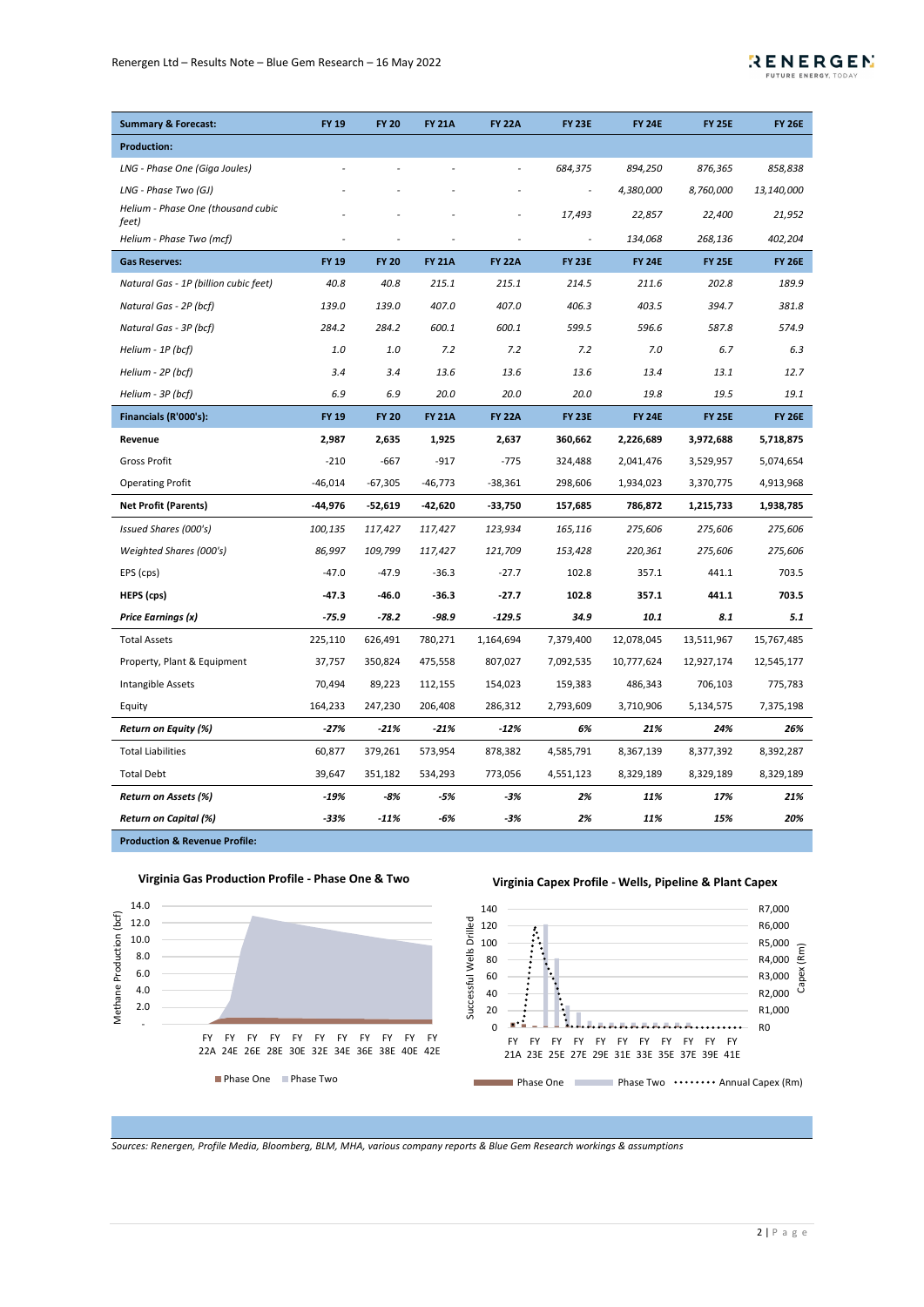# **Argonon Helium Token**

The creation, successful placement and listing of the Argonon Helium (ARG) token is signification and illustrative for a range of reasons.

Simplistically, the token represents the following:

- 1. **Prepaid helium**: 1 ARG token represents 1/1000<sup>th</sup> of an mcf of helium from Renergen's Phase 2 project. Therefore, 1000 ARG tokens can be *physically* redeemed for 1mcf of helium from Renergen once Phase 2 starts production.
- 2. **Arms-length pricing**: The ARG is structured through a blockchain and, now that it is listed on a crypto exchange, its price is set by arms-length buyers and sellers.

Since listed—and despite the recent crypto crash—the ARG token has traded in a range that effectively prices the *future* production of Renergen's Phase 2 helium at between \$260/mcf to \$320/mcf.



**Figure 1: Argonon Helium Price & Volume Chart**

*Source: bitmart.com*

A couple of observations on what this price *actually* represents:

- Until Phase 2 (which we expect to begin producing in 20  $\sim$  24 months) begins producing helium, the ARG price is *not* a spot price but a *futures* price. Because of that, it has an implicit financing mechanism built into its price and, assuming *backwardation* in the helium futures market, this implies that the current spot price of helium is *higher* than the current ARG price. Anecdotal evidence tends to agree with this, see Renergen's CEO's interview here[: LINK.](https://argonon-he.com/ama-12may2022/)
- Therefore, we would expect either ARG's price to rise as we approach Phase 2 production (i.e. as the ARG price shifts from a *futures* price to a *spot* price) *or* the spot helium price to fall. Theoretically, both could occur.
- The added complications here are numerous:
	- o Renergen's Phase 2 production has neither event nor timing guaranteed (we think the former is less risk given Phase 1's progress & the Group's corporate activity, but the latter is certainly up for debate), &
	- o The broader bear market, the crypto market's recent crash and, indeed, the "newness" of the ARG token are all affected by a range of macro variables from liquidity to the Fed hikes to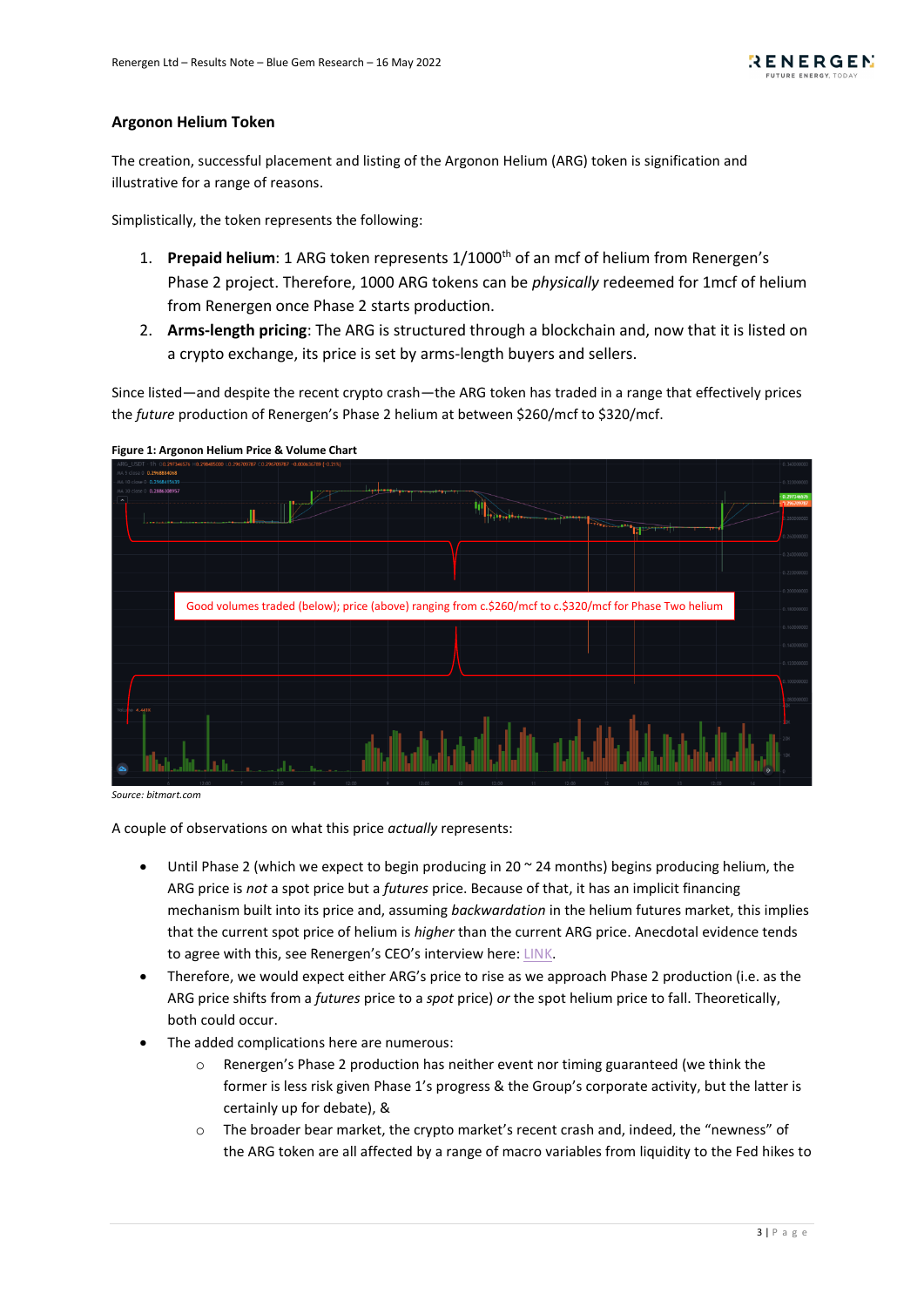strengthening USD that may mask the current ARG price and shift it far from its efficient pricing.

Therefore, we will keep a close eye on ARG spot price and we will price 35% of Phase 2's helium off this armslength token price, but we do highlight the above variables as "known unknowns" and caution against reading the (pre-production) ARG price as a "pure" *spot* price as opposed a *futures* price.

Beyond this academic discussion, the successful listing, liquid trading and apparent appetite for the ARG tokens *do* further derisk Phase 2 as the tokens are an effective financing mechanism for the Group.